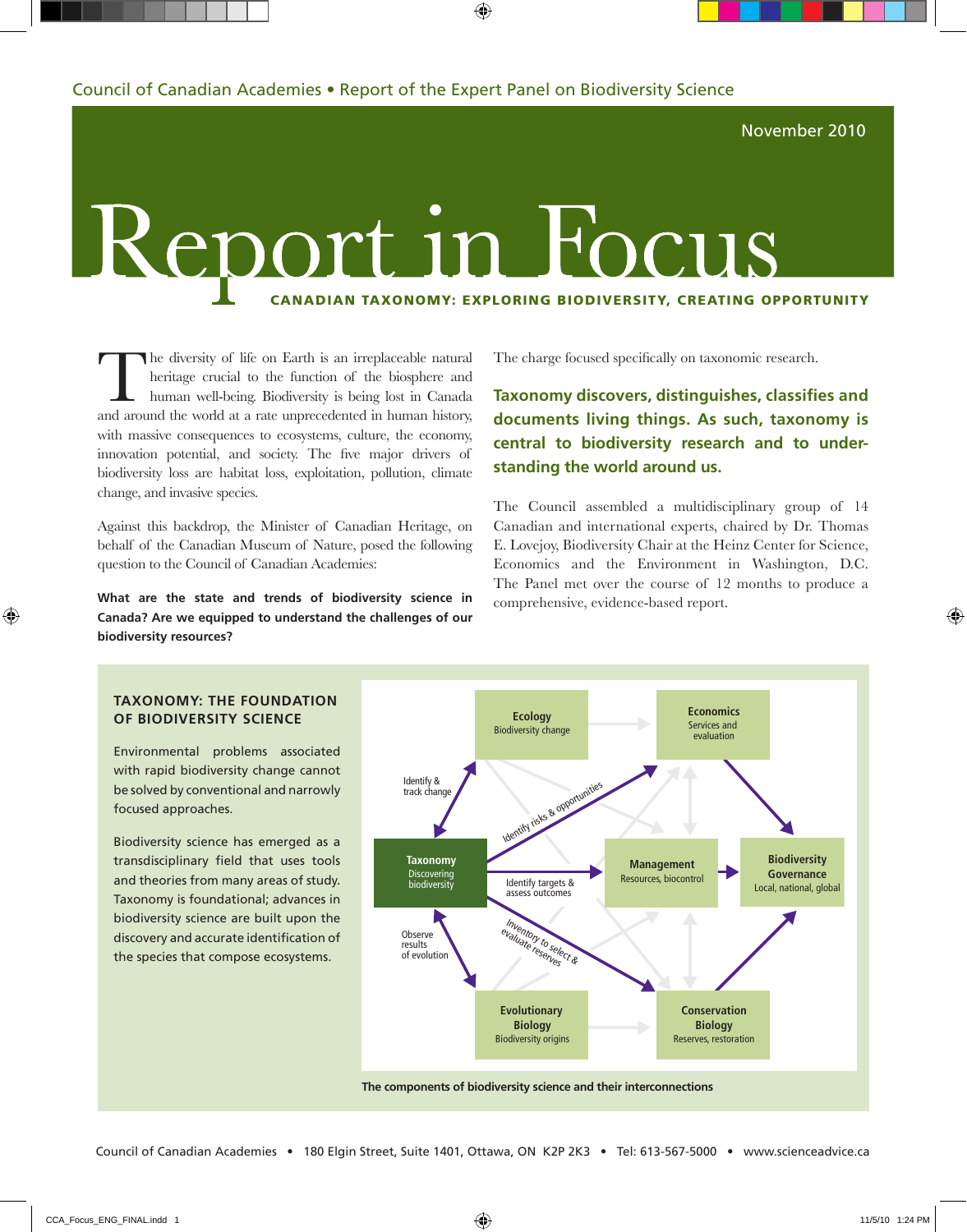

Courtesy of the Canadian Museum of Nature

## Assessing the Evidence

#### **Taxonomic Expertise**

Despite Canada's history of world-class contributions to taxonomic research, the Panel's examination of the state of expertise revealed cause for concern. The Panel's online survey, which attracted 432 respondents, showed that while student interest in taxonomy remains and taxonomists continue to be trained, most trainees emanate from only a handful of labs, limiting expertise to certain groups of species. The Panel also documented a loss of taxonomic expertise in highly diverse and poorly understood taxonomic groups, and noted that as taxonomists retire, they are not being replaced.

Job openings in taxonomy have virtually ceased, despite a rising trend in biodiversity science jobs in general. For those taxonomists who do find employment, the field has suffered from stagnant levels of inflation-corrected funding per researcher, in direct contrast with the dramatic rise in research costs. A bibliometric analysis of species descriptions revealed that among the G20 and European Union countries, Canada's ranking dropped from 6th in the 1980s to 14th in the 2000s.

Increased collaboration is essential among taxonomists in universities, government and industry, as well as Aboriginal Traditional Knowledge holders and naturalists.

**If the expertise gap continues to widen, Canada risks the misidentification of invasive species and inaccurate information about their spread and potential for harm. Canada may also become incapable of assessing decline in certain native species.** 

#### **Biodiversity Collections**

The many specimens contained in Canadian biological  $\alpha$  collections are an essential resource for taxonomic research  $$ legacy of past work and a basis for future investigations. They must be preserved for generations. The Panel collected data on collections through an online survey in which 120 biodiversity collections across the country participated.

There are over 50 million specimens in Canadian collections, ranging from a few hundred specimens in some, to the almost 17 million specimens held by the national collections at Agriculture and Agri-Food Canada. An extremely conservative estimate by the Panel puts the value of Canadian specimens at over a quarter of a billion dollars. However, many specimens are irreplaceable and therefore priceless.

Conditions under which specimens are stored vary considerably in Canadian collections. Although most collections reported that over 75 per cent of their specimens are currently stored in adequate conditions, many are still housed in aging facilities with little physical room for growth. Collections are governed and managed under an array of different organizational schemes, with no national collections strategy or standards.

**If this collections gap continues, Canada may lose longterm information essential to understanding changes in Canadian biodiversity and the ability to make informed policy and management decisions.**



#### **Taxonomy — Making a Difference**

#### **Through taxonomy we can:**

- Identify invasive species like the mountain pine beetle or zebra mussel before they cause damage to our ecosystems.
- Discover life's natural innovations, including compounds and biochemical pathways for use in medicine or new manufacturing processes.
- Understand the effects of climate change by looking at past and present records of species in ecosystems.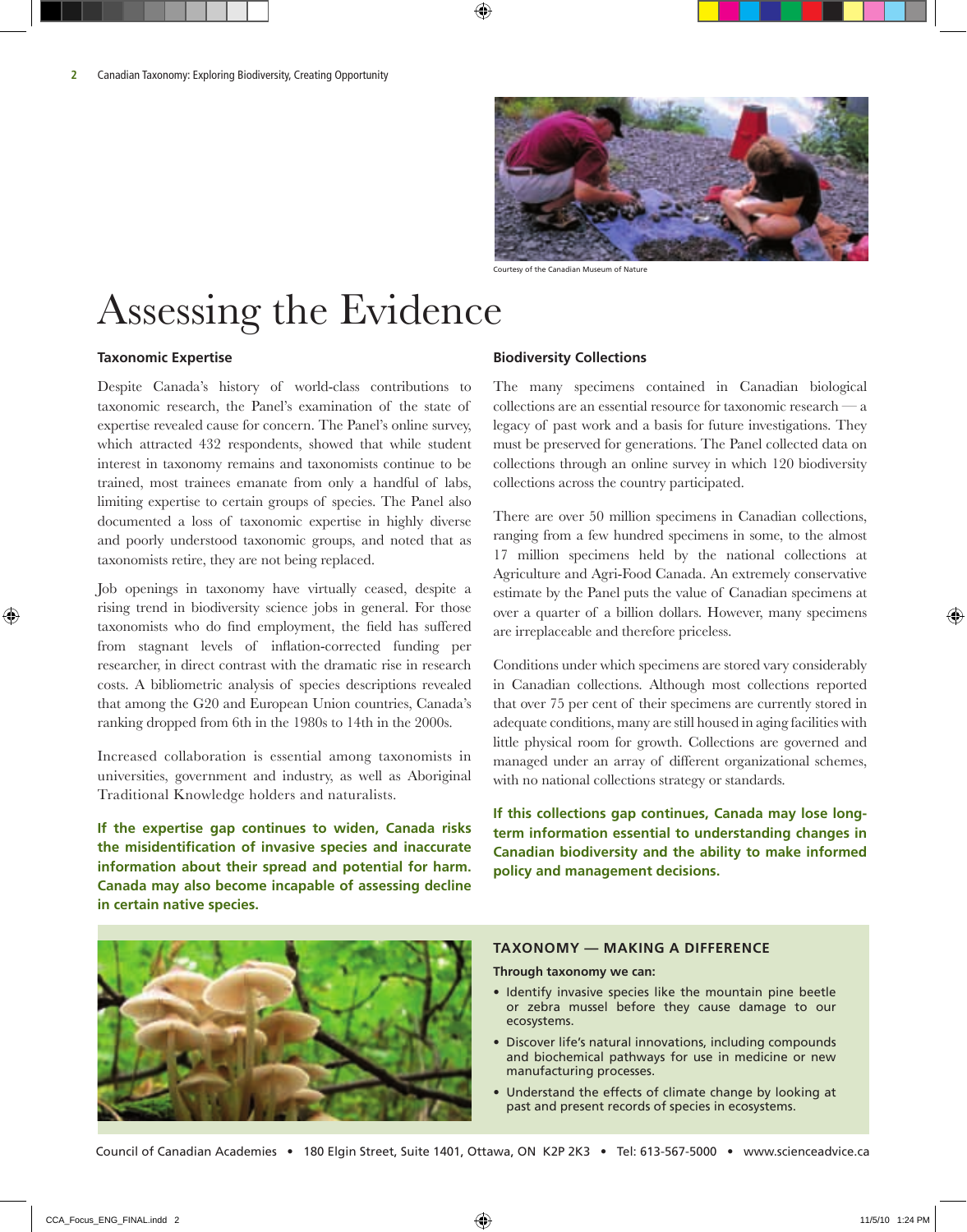The Panel considered the assets and gaps related to Canadian taxonomy and concluded that Canada is not yet fully equipped to understand its biodiversity resources. But there is reason for optimism.



Courtesy of the Canadian Museum of Nature

#### **Biodiversity Data**

Studying and managing Canada's biodiversity resources — including understanding environmental change, identifying and controlling alien species, and identifying and conserving species at risk — require online open access to taxonomic data.

Although Canada has impressive specimen collections and a strong digital infrastructure, most specimen information is trapped in cabinets rather than accessible on the internet. This needs resolution, not just for the sake of taxonomy, but for the well-being of other disciplines in biology that depend upon this information.

Canada's data sharing efforts compare poorly internationally, as evidenced by its low participation in the Global Biodiversity Information Facility. Approximately 80 per cent of Canada's online biodiversity information is being held outside Canada.

**This data gap means that Canada risks making policy decisions related to the management of biodiversity resources on the basis of inadequate data, with potentially enormous impacts for the economy and the well-being of Canadians.** 

### **The Role of Taxonomy in Canada's Knowledge-Based Future**

The science of taxonomy is in flux. Recent advances, especially in the fields of genomics and computer science, are revolutionizing both the pace of taxonomy and access to taxonomic information. A growing number of nations are making major investments in taxonomy in response to these opportunities.

The Panel concluded that not only is Canada well-positioned to close its gaps in taxonomic expertise, collections, and data, but it could also build on its strengths to become an international leader in the field if there is bold vision from its scientific community, policy leaders, Traditional Knowledge holders, non-governmental organizations (NGOs), and industry. This would reinvigorate taxonomy in Canada.

Over the past decade, new scientific linkages have been established and administrative capacity has been built as a result of regional collaborative initiatives in Québec, Ontario and British Columbia. Additionally, the creation of Canadensys, a national initiative aimed at unlocking biodiversity information held in collections across Canada, as well as the success of NSERC-led collaborations, have helped to set the stage for Canada's biodiversity science community to lead a major endeavour.

Taxonomy has high strategic relevance for Canada, particularly as natural resources play a central role in the economy and overall well-being of Canadians. Through taxonomy, we are able to understand our natural resources, how to use and protect them, and how to best conserve ecosystems and species. Understanding the connection between taxonomy and natural resources ensures that Canada remains a responsible world citizen.

Reinvigorated taxonomy would support innovation, the discovery of compounds and biochemical pathways for the creation of bio-fuels, the protection of human health, and the development of new manufacturing processes. Strong taxonomy would also help protect Canada from the devastating effects of invasive species.